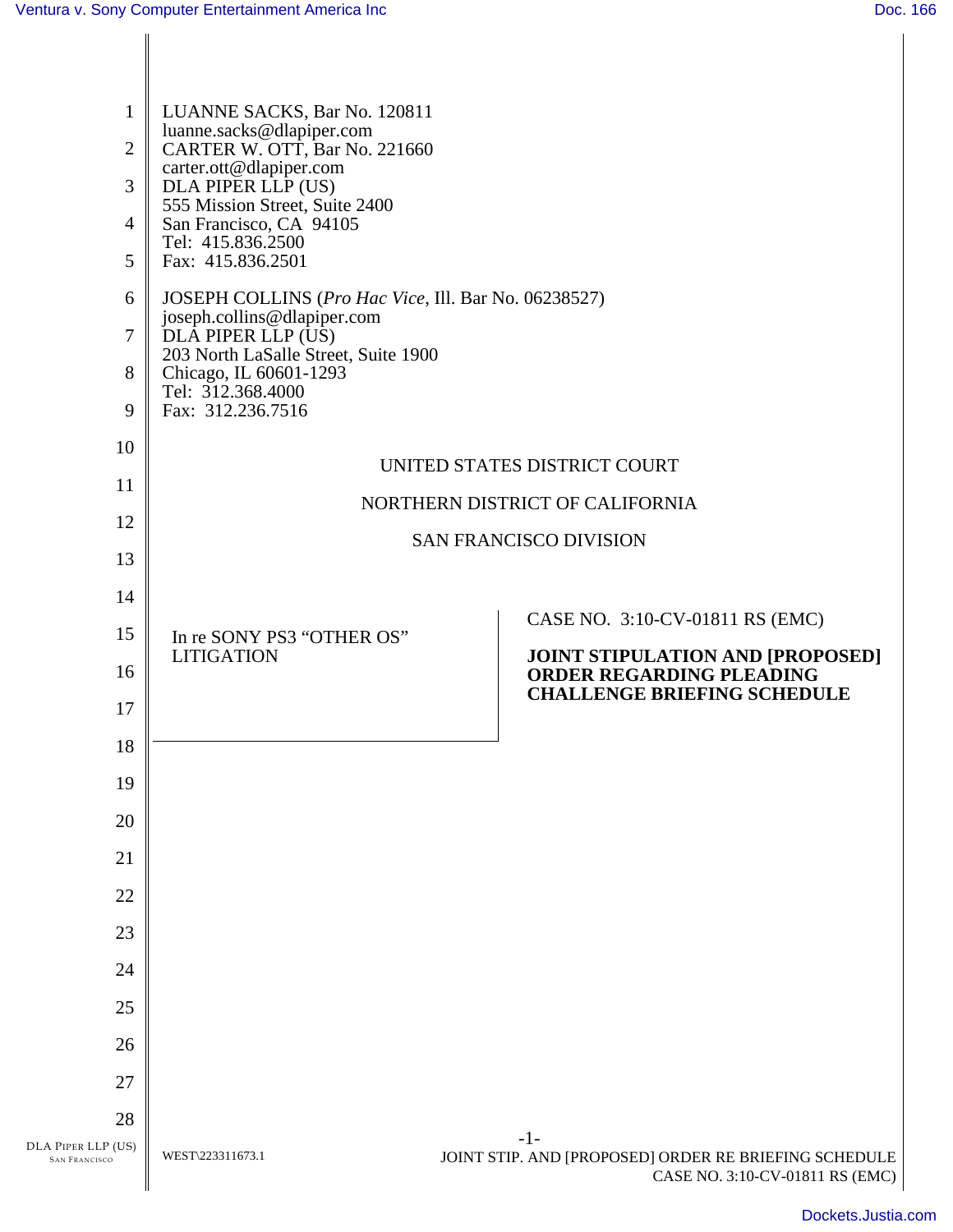| $\mathbf{1}$                               | IT IS HEREBY STIPULATED AS FOLLOWS:                                                                          |
|--------------------------------------------|--------------------------------------------------------------------------------------------------------------|
| $\mathbf{2}$                               | WHEREAS, the parties have agreed upon the following schedule to provide them with                            |
| 3                                          | comparable time in which to brief and file an opposition responding to and a reply in support of a           |
| 4                                          | pleading challenge defendant Sony Computer Entertainment America LLC ("SCEA") intends to                     |
| 5                                          | file in response to Plaintiffs' First Amended Consolidated Class Action Complaint (Docket                    |
| 6                                          | #165). Pursuant to the Fed. R. Civ. P., the last day to file that pleading challenge is March 28,            |
| 7                                          | 2011.                                                                                                        |
| 8                                          | IT IS HEREBY AGREED TO AS FOLLOWS:                                                                           |
| 9                                          | SCEA's pleading challenge will be briefed and heard pursuant to the following schedule:                      |
| 10                                         | March 28, 2011: Last day to file pleading challenge to the First Amended Consolidated                        |
| 11                                         | <b>Class Action Complaint.</b>                                                                               |
| 12                                         | April 18, 2011: Last day to file opposition to SCEA's pleading challenge.                                    |
| 13                                         | April 28, 2011: Last day to file any reply brief in support of SCEA's pleading challenge.                    |
| 14                                         | May 12, 2011, 1:30 p.m.: Hearing regarding SCEA's pleading challenge.                                        |
| 15                                         |                                                                                                              |
| 16                                         | Dated: March 21, 2011                                                                                        |
| 17                                         | FINKELSTEIN THOMPSON LLP                                                                                     |
| 18                                         | By: /s/ Rosemary Rivas                                                                                       |
| 19                                         | Rosemary M. Rivas<br>Plaintiffs' Interim Co-Lead Counsel                                                     |
| 20                                         | Dated: March 21, 2011                                                                                        |
| 21                                         | CALVO FISHER & JACOB, LLP                                                                                    |
| 22                                         |                                                                                                              |
| 23                                         | By: /s/ James Quadra<br>James Quadra                                                                         |
| 24                                         | Plaintiffs' Interim Co-Lead Counsel                                                                          |
| 25                                         |                                                                                                              |
| 26                                         |                                                                                                              |
| 27                                         |                                                                                                              |
| 28                                         | $-2-$                                                                                                        |
| DLA PIPER LLP (US)<br><b>SAN FRANCISCO</b> | WEST\223311673.1<br>JOINT STIP. AND [PROPOSED] ORDER RE BRIEFING SCHEDULE<br>CASE NO. 3:10-CV-01811 RS (EMC) |
|                                            |                                                                                                              |

 $\parallel$